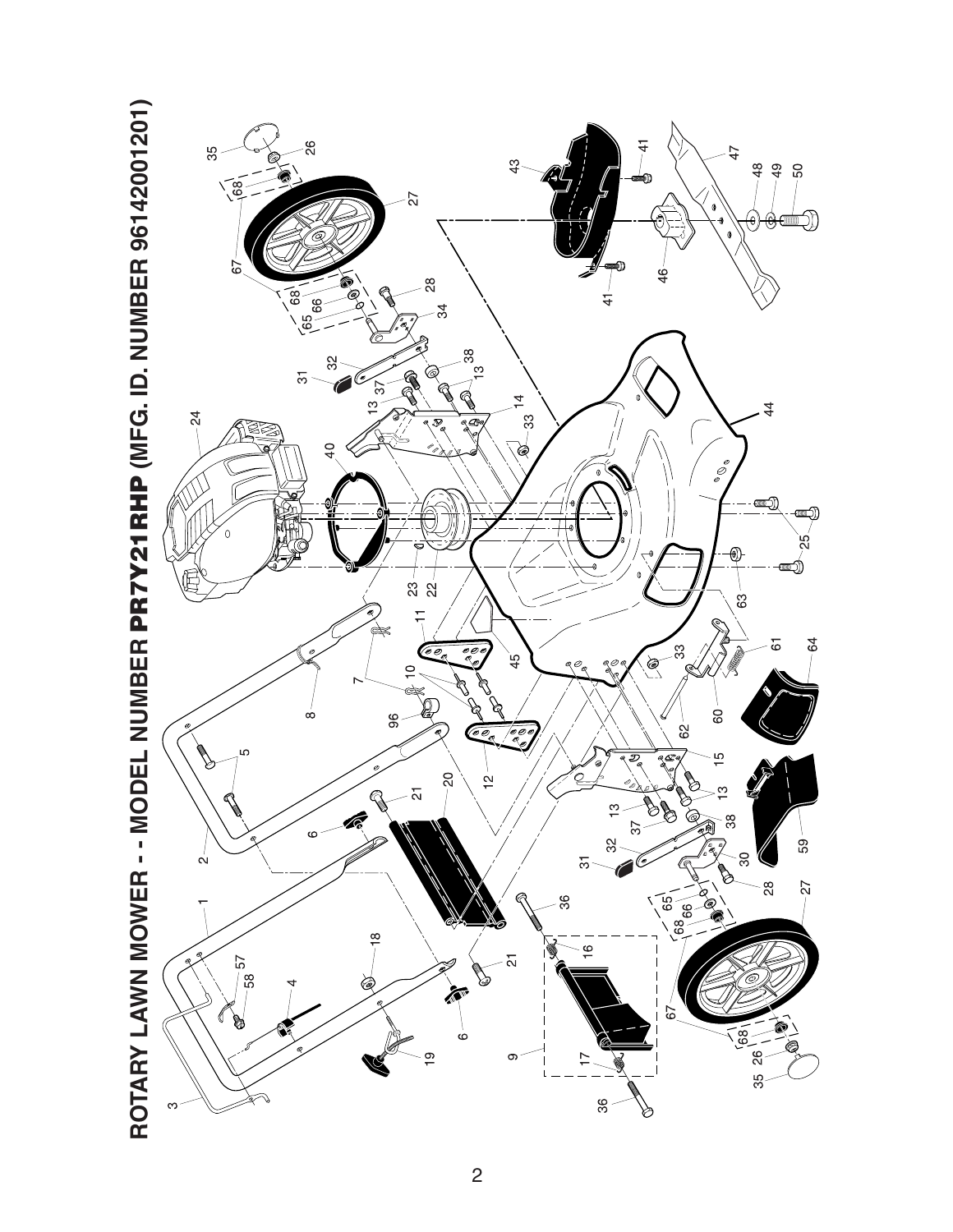|                                   |                        | NUMBER<br>ROTARY LAWN MOWER - - MODE              |                             |                        | PR7Y21RHP (MFG. ID. NUMBER 96142001201)               |
|-----------------------------------|------------------------|---------------------------------------------------|-----------------------------|------------------------|-------------------------------------------------------|
| KEY<br>$\frac{1}{2}$              | PART<br>NO.            | DESCRIPTION                                       | KEY<br>$\frac{1}{2}$        | PART<br>NO.            | <b>DESCRIPTION</b>                                    |
| $\overline{\phantom{a}}$ $\alpha$ | 95685X479<br>51721X479 | Upper Handle<br>Lower Handle                      | ಸ<br>35                     | 50635X428<br>80412X004 | Axle Arm Assembly, Rear, LH<br>Hubcap                 |
| ო                                 | 87940X428              | <b>Control Bar</b>                                | 36                          | 84193                  | Bolt, Rear Door                                       |
|                                   | 83567                  | Engine Zone Control Cable                         | 38                          | 50078                  | $5/16 - 18 \times 3/4$<br>Thread Cutting Screw w/Sems |
|                                   | 191574                 | Handle Bolt                                       |                             | 9112206                | Washer, Flat .34 x 1.38                               |
|                                   | 189713X428             | Handle Knob                                       | $\Theta$                    | 701313                 | Spacer, Engine                                        |
|                                   | 51793                  | Hairpin Cotter                                    | $\frac{4}{3}$               | 192325                 | Screw, Debris Shield                                  |
| 400100                            | 66426                  | Wire Tie                                          | $\frac{3}{4}$               | 87038                  | Debris Shield                                         |
|                                   | 180479                 | Kit, Rear Door (Includes Key Numbers 16 and 17)   | 4                           | 76710                  | Kit, Housing (Includes Key Numbers 10, 11, 12 and 45) |
|                                   | 128415                 | Pop Rivet                                         | 45                          | 07339X<br>193707       | Danger Decal                                          |
|                                   | 75070X479<br>75069X479 | Support Bracket, RH<br>Support Bracket, LH        | $\frac{6}{5}$<br>$\ddot{4}$ | 89028                  | <b>Blade Adapter</b><br>Blade, 21"                    |
|                                   | 7060410                | Screw 1/4-20 x 5/8                                | $\frac{8}{4}$               | 851074                 | Hardened Washer                                       |
|                                   | 81016X428              | Handle Bracket Assembly, LH                       | $\frac{9}{4}$               | 850263                 | Helical Washer 3/8                                    |
| u w 4 m                           | 81017X428              | Handle Bracket Assembly, RH                       | 50                          | 179617                 | Blade Bolt, Hex Head, Grade 8                         |
| ဖ                                 | 80071                  | Spring, Rear Door, LH                             |                             | 50634                  | Screw #10-24 x 1/2                                    |
| $\sim \infty$                     | 80072                  | Spring, Rear Door, RH                             | 588                         | 850733X004             | Upstop Bracket                                        |
|                                   | 32004                  | Keps Locknut 1/4-20                               |                             | 175071                 | Discharge Deflector                                   |
| ၜ                                 | 179585                 | Rope Guide                                        | 60                          | 175735                 | Hinge Bracket                                         |
| $\overline{\mathcal{S}}$          | 189005                 | Rear Skirt                                        | $\overline{6}$              | 75285                  | Spring, Torsion                                       |
| $\overline{\Omega}$               | 88652                  | Hinge Screw 1/4-20 x 1-1/4                        | 62                          | 175650                 | Rod, Hinge                                            |
| 22                                | 185005                 | Pulley, Engine                                    | 63                          | 3800400                | Nut, Hex                                              |
| ಔ                                 | 87723                  | Key, Hi-Pro                                       | 3                           | 75066                  | <b>Mulcher Door</b>                                   |
|                                   |                        | Number 12H602<br>Engine, Briggs & Stratton, Model | 65<br>66                    | 88152                  | O-Ring                                                |
|                                   |                        | (For engine service and replacement parts,        |                             | 88348                  | Washer, Flat 3/8                                      |
|                                   |                        | call Briggs & Stratton at 1-800-233-3723)         | 67                          | 93498                  | Kit, Bushing, High Wheel                              |
|                                   | 850999                 | 2<br>Screw, Hex Head, Threaded, Rolled 3/8-16 x   | 89                          | 93028X428              | Bushing, Nylon, Black                                 |
| 8<br>26                           | 83923                  | Nut, Hex, Flangelock 3/8-16                       | 96                          | 92770                  | Clip, Cable                                           |
|                                   | 195630                 | Wheel & Tire Assembly, Rear, 14"                  |                             | 62300                  | Warning Decal (not shown)                             |
| 28                                | 160828                 | Bolt, Shoulder 5/16-18                            |                             | 93733                  | Operator's Manual, English                            |
|                                   | 80411X004              | Axle Arm Assembly, Rear, RH                       |                             | 93736                  | Operator's Manual, French                             |
| 252                               | 175478                 | Selector Knob                                     |                             | 95825                  | Repair Parts Manual, English / French                 |
|                                   | 175053X004             | Selector Spring                                   |                             |                        |                                                       |
| က္က                               | 3800500                | $5/16 - 18$<br>Nut, Hex, Nylock                   |                             | 1 inch = $25.4$ mm     | NOTE: All component dimensions given in U.S. inches.  |
|                                   |                        |                                                   |                             |                        |                                                       |

IMPORTANT: Use only Original Equipment Manufacturer (O.E.M.) replacement parts. Failure to do so could be hazardous, damage your lawn mower and void your warranty. **IMPORTANT:** Use only Original Equipment Manufacturer (O.E.M.) replacement parts. Failure to do so could be hazardous, damage your lawn mower and void your warranty.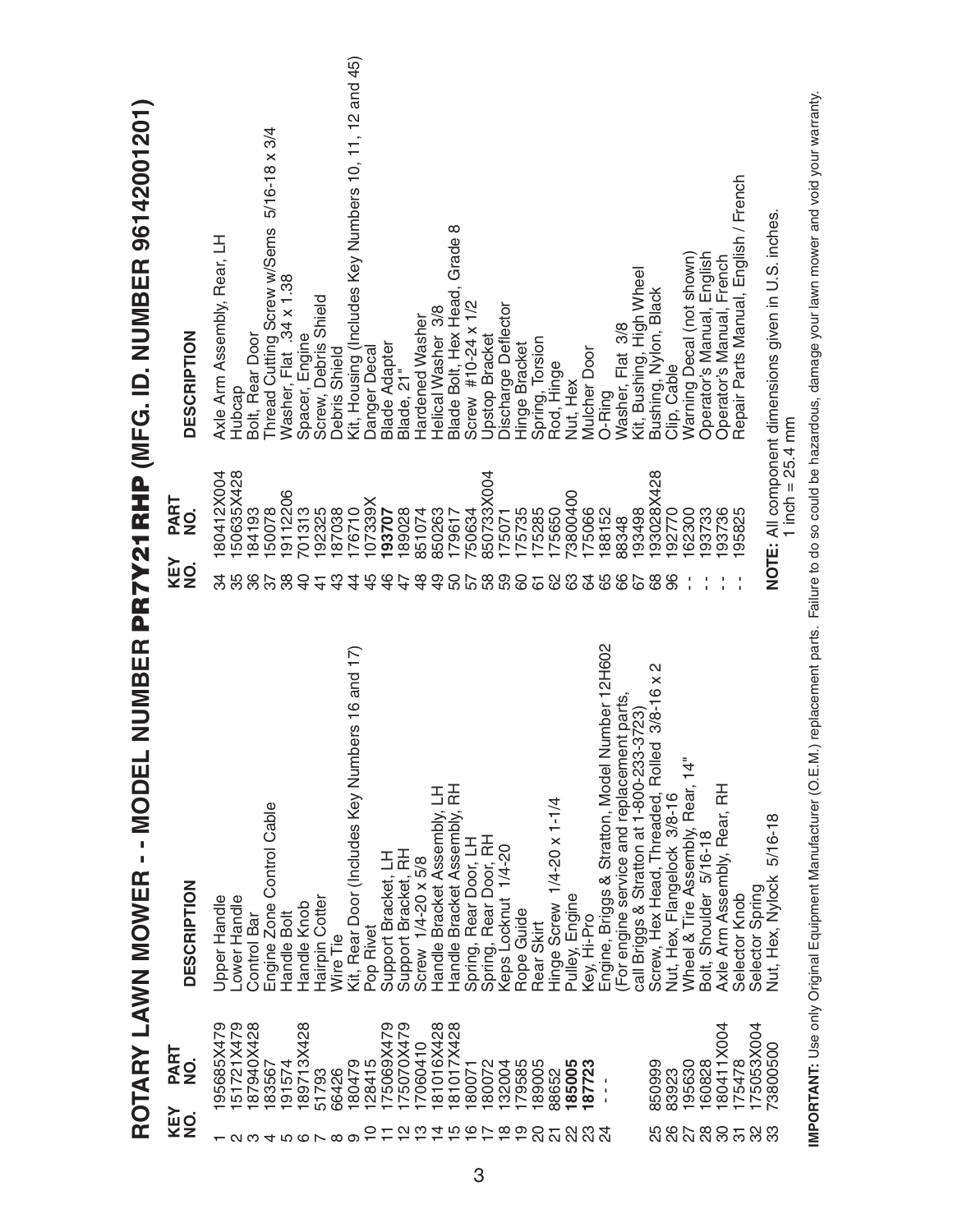